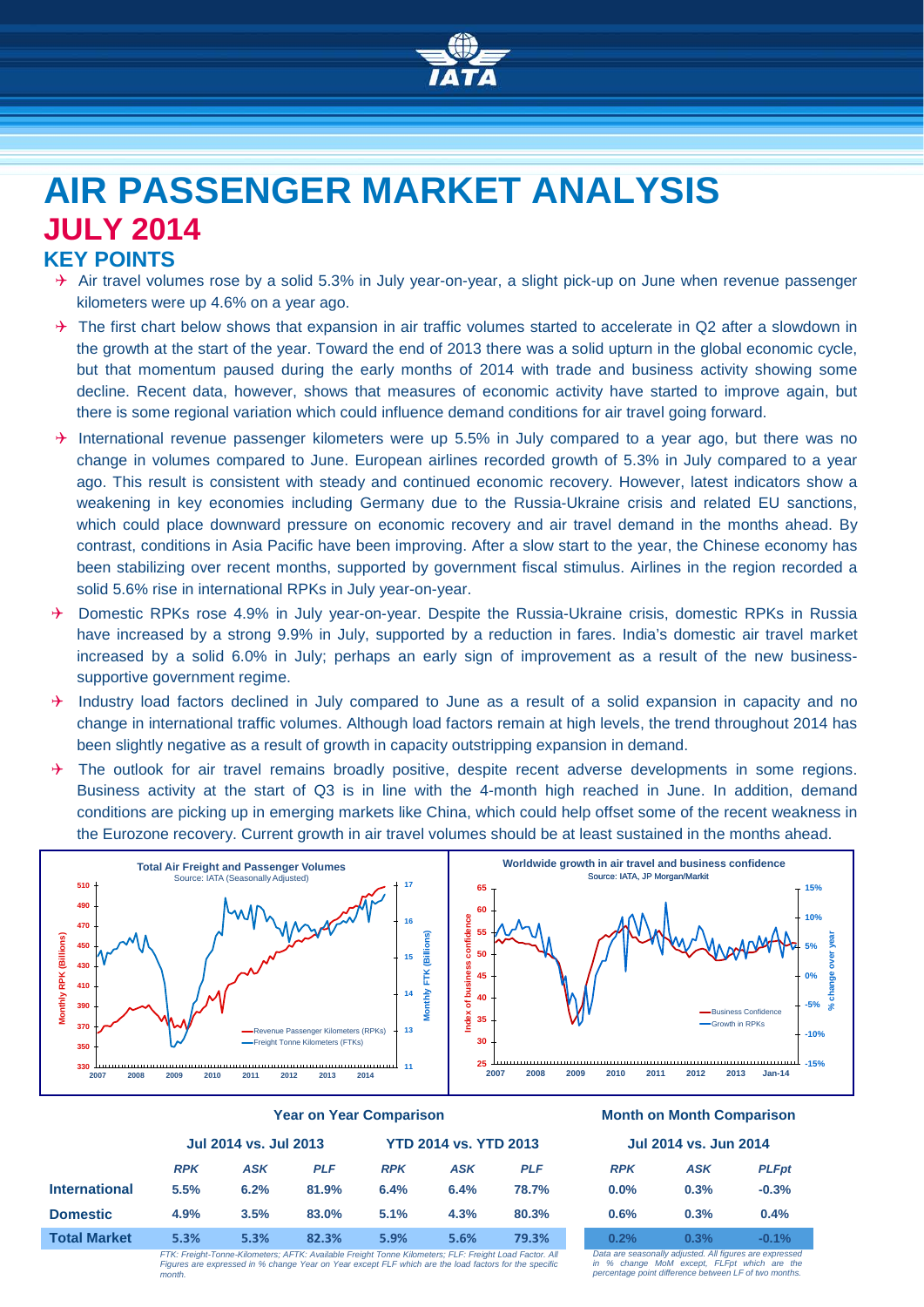## **PASSENGER MARKET**

#### **International Markets**



- $\rightarrow$  International revenue passenger kilometers were up 5.5% in July compared to a year ago, but there was no change in volumes compared to June. There was, however, an expansion in capacity in July compared to June, which caused international load factors to fall 0.3%pts over the month.
- $\rightarrow$  European airlines recorded growth of 5.3% in July compared to a year ago. This result is consistent with steady and continued economic recovery. However, latest indicators show a weakening in key economies including Germany due to the Russia-Ukraine crisis and related EU sanctions, which could place downward pressure on the recovery and air travel demand in the months ahead, particularly with respect to business-related air travel. Performance of other major economies like France and Italy has not been able to offset these developments in Germany.
- $\rightarrow$  By contrast, conditions in Asia Pacific have been improving. After a slow start to the year, the Chinese economy has been stabilizing over recent months.. GDP growth reached 7.5% year-on-year in Q2, picking up from 7.4% in Q1, suggesting that modest loosening of fiscal and monetary policy is having positive impacts. In addition, airlines in the region recorded a solid 5.6% rise in international RPKs in July year-on-year.
- $\rightarrow$  North American airlines experienced a 2.9% increase in international RPKs in July compared to a year ago. In the US, recent data reveal that underlying growth trends in business activity are positive and the unemployment rate continue to ease. According to JP Morgan/Markit, overall business conditions in the US are the strongest they have been since May 2010. These developments bode well for growth in air travel on regional carriers, at least at current rates.
- $\rightarrow$  Carriers in the Middle East continue to record the strongest increases in international air travel, with a rise of 9.2% in July year-on-year. Airlines in the Middle East continue to benefit from the strength of regional economies and solid growth in business-related premium travel. The July year-on-year does not appear to have any significant impacts due to the timing of Ramadan. That is because the holiday spanned most of the month of July in both 2014 and 2013.
- $\rightarrow$  Carriers in Latin America experienced strong growth of 6.7% in July year-on-year. Although economies like Colombia, Peru and Chile continue to expand robustly, regional trade volumes have made no progress this year compared to the highs reached at the end of 2013 and growth in the Brazilian economy remains fundamentally weak. These demand-side developments help to explain why international air travel on Latin American airlines from reaching rates of expansion seen 2013 (about 8%).
- $\rightarrow$  By contrast, airlines in Africa experienced a 4.9% rise in international RPKs in July compared to a year ago, reversing the 3.3% fall in volumes in June. There can be significant volatility in volumes for this region, so the swing in growth rates cannot be immediately interpreted as a trend change. The weakness in international air travel for regional carriers so far this year reflects adverse economic developments in some parts of the continent, with the slowdown of the major economy of South Africa. However, latest trade data show a slight pick-up in volumes. If that trend continues, there could be some added support for business-related international air travel.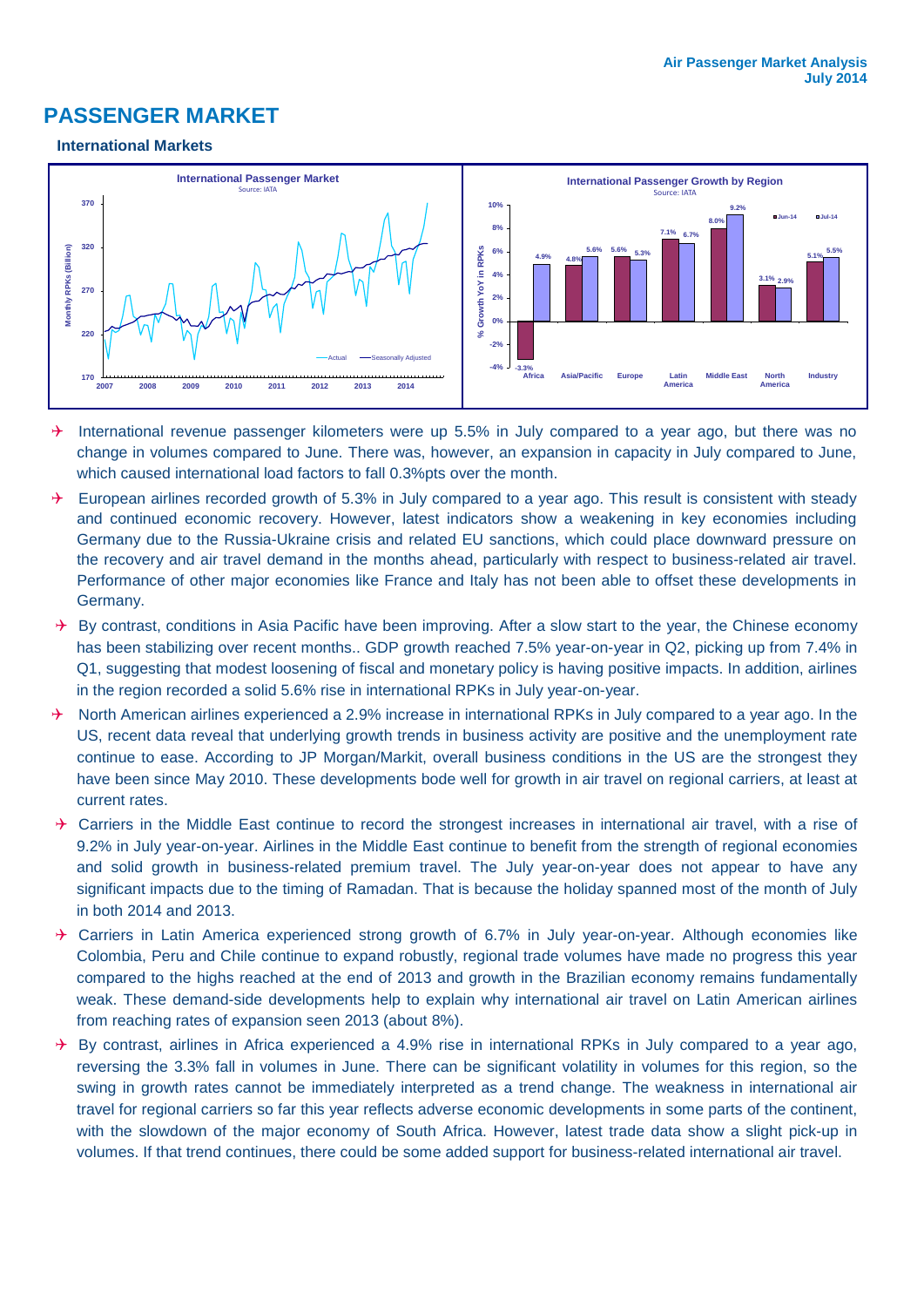

#### **Domestic Market**



- $\rightarrow$  Despite the Russia-Ukraine crisis, domestic RPKs in Russia have increased at the strongest rate among markets in July, rising 9.9% year-on-year. The crisis has caused a slowdown in economic growth in Russia. Airlines have been able to maintain demand for domestic air travel through significant reductions in fares.
- Chinese RPKs were not too far behind, expanding 8.8% in July year-on-year. Despite the slowdown in the Chinese economy in early 2014, growth remains robust and recent indicators suggest the economy could accelerate slightly, as discussed in the previous sections.
- $\rightarrow$  India's domestic air travel market increased by a solid 6.0% in July; perhaps an early sign of improvement as a result of the new business-supportive government regime. However, the latest (July) budget announcement showed that government stimulus through spending will be limited and economic growth could continue to trend below the pace of other emerging markets for some time yet.
- → Domestic air travel in Brazil increased by a weak 0.7% in July year-on-year. So far this year, conditions in the Brazilian economy have done little to boost growth in air travel, with inflation continuing to rise and consumer confidence waning.
- $\rightarrow$  Japan's domestic air travel increased by 4.6% in July compared to a year ago, and 5.2% year-to-date. April's sales tax increase could erode some of the previous progress made by the government to boost growth and domestic demand. Latest results of JP Morgan/ Markit business survey, however, indicate a small rebound in domestic demand since the introduction of the tax. If this trend continues, growth in domestic air travel could be sustained.
- $\rightarrow$  In the US, domestic air travel rose by a solid 3.9% in July year-on-year. Measures continue to show steady increases in consumer confidence as well as rising employment activity. However, with wage growth remaining subdued, the benefits for air travel demand could be limited for the time being.
- $\rightarrow$  Australia was the only domestic market to experience a decline compared to a year ago, with a fall of 1.6%. The demand environment is mixed; there have been recent improvements in the unemployment rate and business sentiment, but the latest data points to further increase in inflation.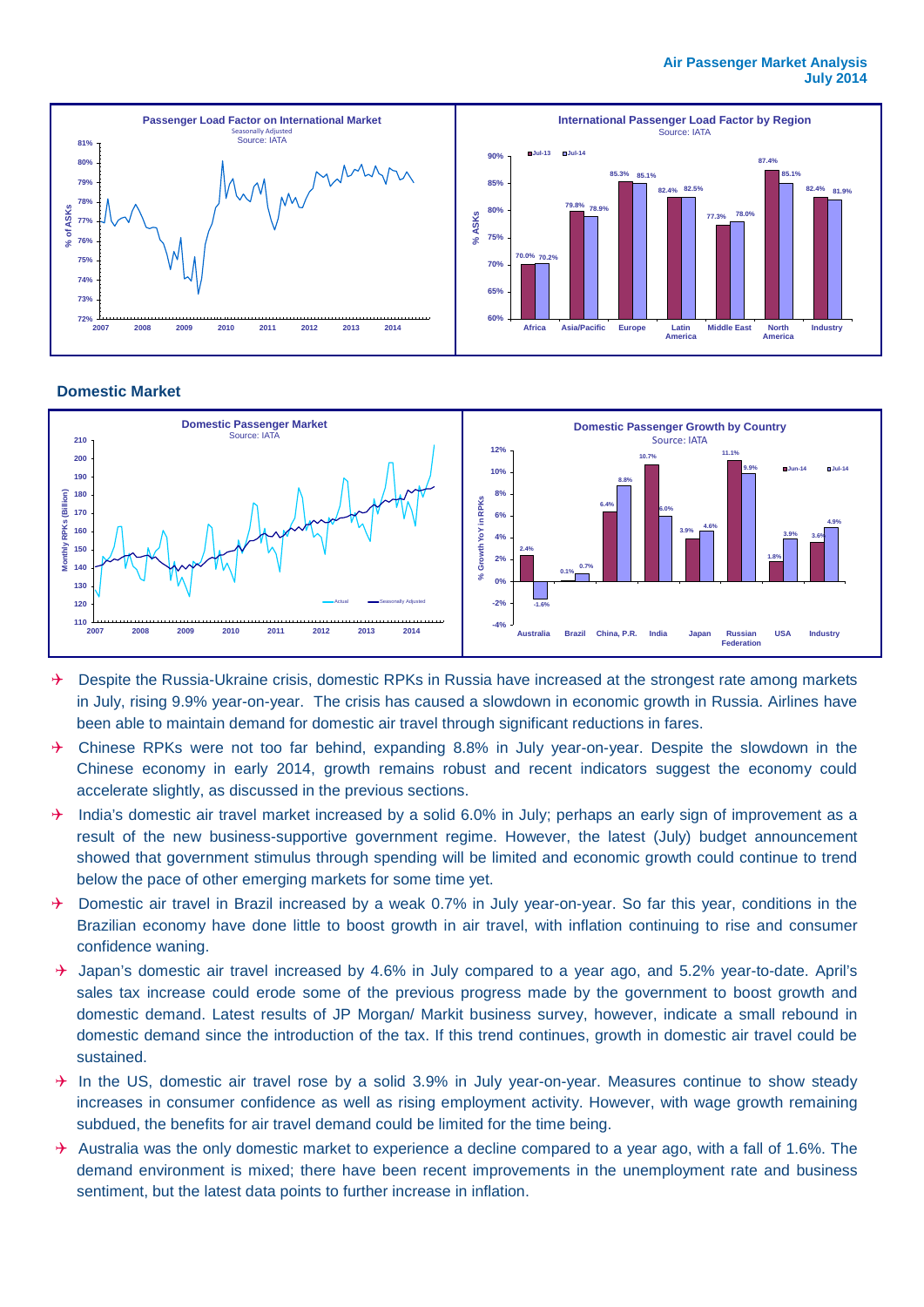#### **Air Passenger Market Analysis July 2014**



#### **Total Market (Domestic + International)**

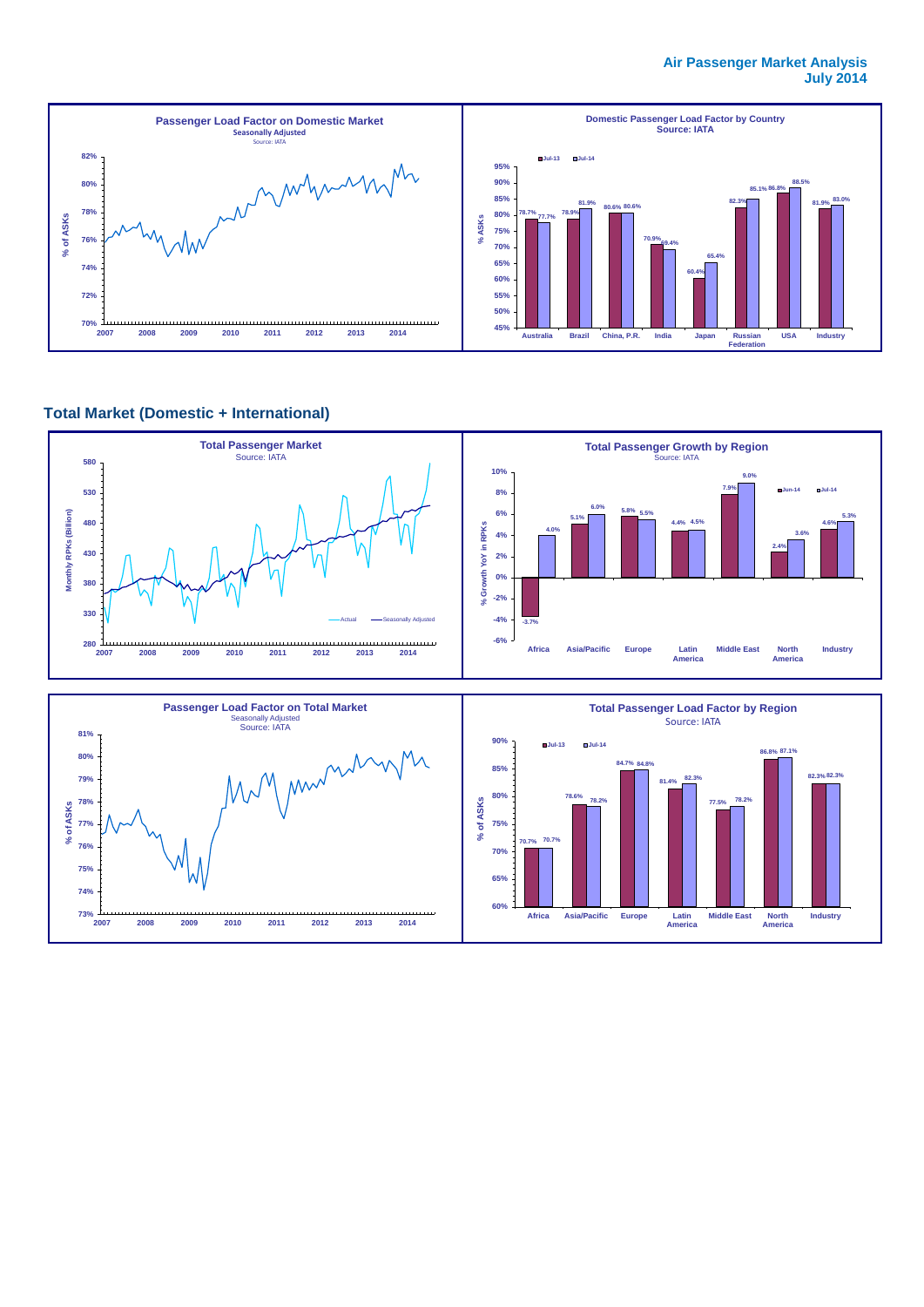# **ANNEX**

I

| Year on Year<br><b>Comparison</b> |            | <b>Jul 2014 vs Jul 2013</b> |            | <b>YTD 2014 vs. YTD 2013</b> |            |            |  |
|-----------------------------------|------------|-----------------------------|------------|------------------------------|------------|------------|--|
|                                   | <b>RPK</b> | <b>ASK</b>                  | <b>PLF</b> | <b>RPK</b>                   | <b>ASK</b> | <b>PLF</b> |  |
| <b>Africa</b>                     | 4.9%       | 4.5%                        | 70.2%      | 1.1%                         | 4.6%       | 66.5%      |  |
| <b>Asia/Pacific</b>               | 5.6%       | 6.8%                        | 78.9%      | 6.0%                         | 7.3%       | 76.9%      |  |
| <b>Europe</b>                     | 5.3%       | 5.6%                        | 85.1%      | 5.7%                         | 5.5%       | 81.0%      |  |
| <b>Latin America</b>              | 6.7%       | 6.6%                        | 82.5%      | 6.0%                         | 4.3%       | 79.8%      |  |
| <b>Middle East</b>                | 9.2%       | 8.2%                        | 78.0%      | 12.7%                        | 10.3%      | 79.3%      |  |
| <b>North America</b>              | 2.9%       | 5.6%                        | 85.1%      | 3.3%                         | 4.6%       | 81.7%      |  |
| <b>International</b>              | 5.5%       | 6.2%                        | 81.9%      | 6.2%                         | 6.4%       | 79.1%      |  |
| <b>Australia</b>                  | $-1.6%$    | $-0.3%$                     | 77.7%      | 2.3%                         | 3.0%       | 75.4%      |  |
| <b>Brazil</b>                     | 0.7%       | $-3.0%$                     | 81.9%      | 6.2%                         | 0.3%       | 79.8%      |  |
| China P.R.                        | 8.8%       | 8.9%                        | 80.6%      | 10.4%                        | 10.8%      | 80.6%      |  |
| India                             | 6.0%       | 8.3%                        | 69.4%      | 3.4%                         | 7.3%       | 73.7%      |  |
| Japan                             | 4.6%       | $-3.3%$                     | 65.4%      | 5.2%                         | 1.0%       | 64.0%      |  |
| <b>Russian Federation</b>         | 9.9%       | 6.3%                        | 85.1%      | 11.1%                        | 9.5%       | 75.0%      |  |
| <b>US</b>                         | 3.9%       | 1.9%                        | 88.5%      | 2.3%                         | 0.8%       | 85.4%      |  |
| <b>Domestic</b>                   | 4.9%       | 3.5%                        | 83.0%      | 5.0%                         | 4.2%       | 80.8%      |  |
| <b>Africa</b>                     | 4.0%       | 3.9%                        | 70.7%      | 0.0%                         | 3.6%       | 67.4%      |  |
| <b>Asia/Pacific</b>               | 6.0%       | 6.4%                        | 78.2%      | 6.8%                         | 7.6%       | 77.1%      |  |
| <b>Europe</b>                     | 5.5%       | 5.4%                        | 84.8%      | 6.0%                         | 5.6%       | 80.3%      |  |
| <b>Latin America</b>              | 4.5%       | 3.4%                        | 82.3%      | 6.5%                         | 3.5%       | 79.6%      |  |
| <b>Middle East</b>                | $9.0\%$    | 8.1%                        | 78.2%      | 12.3%                        | 10.0%      | 79.6%      |  |
| <b>North America</b>              | 3.6%       | 3.3%                        | 87.1%      | 2.7%                         | 2.2%       | 84.0%      |  |
| <b>Total Market</b>               | 5.3%       | 5.3%                        | 82.3%      | 5.8%                         | 5.6%       | 79.7%      |  |

*RPK: Revenue-Passenger-Kilometers; ASK: Available-Seat-Kilometers; PLF: Passenger-Load-Factor; All Figures are expressed in % change Year on Year except PLFwhich are the load factors for the specific month.*